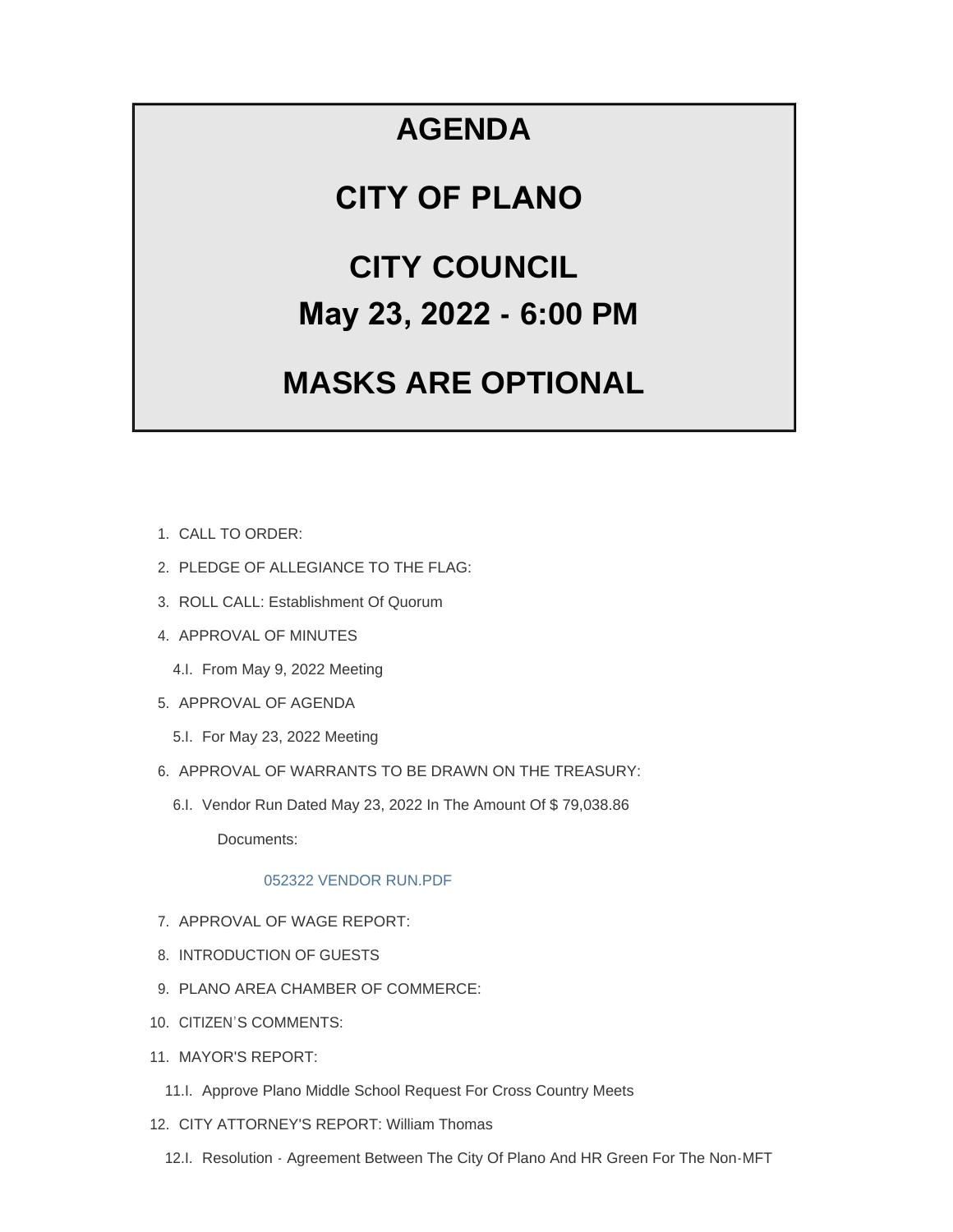Road Program In An Amount Not To Exceed \$ 51,354.96

Documents:

[RES - HRGREEN 5-2022.PDF](https://www.cityofplanoil.com/AgendaCenter/ViewFile/Item/9033?fileID=2537) [NON MFT 2022 ROAD PROGRAM.PDF](https://www.cityofplanoil.com/AgendaCenter/ViewFile/Item/9033?fileID=2538)

12.II. Resolution-City Of Plano And Brummels For Brush

Documents:

#### [RES - BRUMMELS AGREEMENT.DOCX](https://www.cityofplanoil.com/AgendaCenter/ViewFile/Item/9031?fileID=2531) [BRUMMEL AGREEMENT 5-2022.PDF](https://www.cityofplanoil.com/AgendaCenter/ViewFile/Item/9031?fileID=2532)

12.III. Resolution Between The City Of Plano And Suez For Water Tower Maintenance

Documents:

[RES - SUEZ WATER TOWER MAINTENANCE CONTRACTS.DOCX](https://www.cityofplanoil.com/AgendaCenter/ViewFile/Item/9032?fileID=2533) [MAIN ST TOWER.PDF](https://www.cityofplanoil.com/AgendaCenter/ViewFile/Item/9032?fileID=2534) [CUMMINS TOWER.PDF](https://www.cityofplanoil.com/AgendaCenter/ViewFile/Item/9032?fileID=2535) [BURNS TOWER.PDF](https://www.cityofplanoil.com/AgendaCenter/ViewFile/Item/9032?fileID=2536)

12.IV. Resolution-Supplemental IDOT Resolution For Main St. Bridge Replacement In The Amount Of \$ 53,507.30

Documents:

#### [SUPPLEMENTAL IDOT RES.PDF](https://www.cityofplanoil.com/AgendaCenter/ViewFile/Item/9030?fileID=2530)

- CITY CLERK'S REPORT: Kathleen Miller 13.
	- 13.I. Sales & Related Taxes For March 2022 Were In The Amount Of \$144,311.77; That Is Down \$ 5,078.70 From The Same Time Last Year
	- 13.II. MFT Allotment For March 2022; \$ Current Unobligated Balance \$1,292,515.43
- CITY TREASURER'S REPORT: Zoila Gomez 14.
	- 14.I. The Revenue, Expense And Tax Reports For April 2022 Were Distributed In Mailboxes On May 20, 2022
- 15. POLICE CHIEF'S REPORT: Jonathan Whowell
- 16. DIRECTOR OF PUBLIC WORKS/CITY ENGINEER: D. Boyer, K. Tisberger, J. Beyer
	- 16.I. Approve HR Green Agreement For NPDES Permitting In An Amount Not To Exceed \$ 9,680.00

Documents:

#### [NPDES PERMIT.PDF](https://www.cityofplanoil.com/AgendaCenter/ViewFile/Item/9037?fileID=2539)

16.II. Approve Bio-Solid Removal By Ag Tech In An Amount Not To Exceed \$ 22,000.00

Documents:

[BIO SOLID REMOVAL.PDF](https://www.cityofplanoil.com/AgendaCenter/ViewFile/Item/9038?fileID=2540)